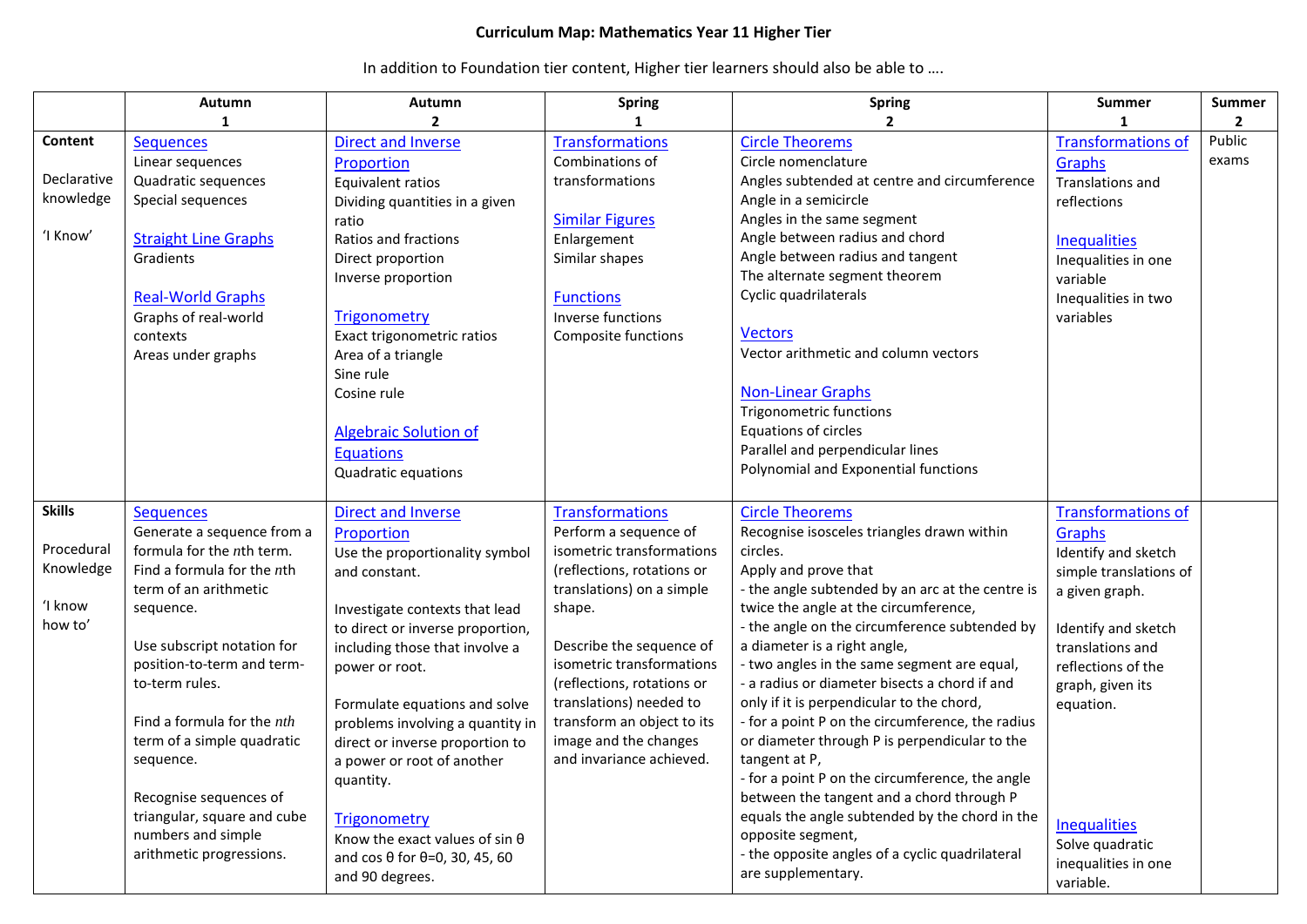| Recognise Fibonacci and                       | Know the exact values of tan $\theta$   | <b>Similar Figures</b>        |                                                                 | Solve (several) linear |  |
|-----------------------------------------------|-----------------------------------------|-------------------------------|-----------------------------------------------------------------|------------------------|--|
| quadratic sequences and                       | for $\theta$ =0, 30, 45 and 60 degrees. | Prove that two triangles      | <b>Vectors</b>                                                  | inequalities in two    |  |
| simple geometric                              |                                         | are congruent using the       | Define different routes between stated                          | variables,             |  |
| progressions.                                 | Manipulate Pythagoras'                  | cases: 3 sides (SSS), 2 sides | vertices, including involving scalars and parallel              | representing the       |  |
| Generate and find nth terms                   | Theorem and trigonometric               | and the included angle, 2     | vectors.                                                        | solution set on a      |  |
| of other sequences.                           | formulae, using algebraic               | angles and the included       | Use vectors to solve geometric proof in                         | graph.                 |  |
|                                               | expressions or exact                    | side (ASA), right angle,      | quadrilaterals and where vectors are given as                   |                        |  |
| <b>Straight Line Graphs</b>                   | trigonometry ratios to solve 3D         | hypotenuse, side (RHS).       | simple scalar multiples.                                        | Set up and solve       |  |
| Find gradient from graph                      | problems.                               |                               | Use vectors to solve geometric proof with                       | (several) linear       |  |
|                                               |                                         | Apply congruent triangles     | vector defined in ratios.                                       | inequalities in two    |  |
| using $\frac{change\ in\ y}{change\ in\ x}$ . | Use 2D representations of 3D            | in calculations and simple    |                                                                 | variables from         |  |
| Interpret straight line                       | solids to identify right angles         | proofs, for instance          | <b>Non-Linear Graphs</b>                                        | context, representing  |  |
| gradients as rates of change.                 | and hence solve problems by             | proving that the base         | Identify intercepts and, using symmetry, the                    | the solution set on a  |  |
|                                               | Pythagoras' Theorem and                 | angles of an isosceles        | turning point of graphs of quadratic functions.                 | graph.                 |  |
| Velocity as the gradient of a                 | Trigonometry.                           | triangle are equal.           |                                                                 |                        |  |
| displacement-time graph                       |                                         |                               | Find the roots of a quadratic equation                          | Identify the solution  |  |
| Calculate or estimate                         | Know and apply the general              | Prove that two triangles      | algebraically.                                                  | sets of linear         |  |
| gradients of graphs and                       | sine formula to find the area for       | are similar.                  |                                                                 | inequalities in two    |  |
| interpret in kinematic                        | any triangle.                           | Use similarity and ratios to  | Sketch graphs of quadratic functions,                           | variables, using the   |  |
| contexts using distance-time                  | Know and apply the sine rule            | determine missing sides or    | identifying the turning point by completing the                 | convention of          |  |
| graphs, velocity-time graphs                  | and the cosine rules to find            | scale factors.                | square.                                                         | dashed and solid       |  |
| and financial graphs.                         | lengths and angles.                     |                               |                                                                 | lines.                 |  |
|                                               |                                         | Identify the centre and       | Recognise and sketch graphs of exponential                      |                        |  |
| Apply the concepts of                         |                                         | positive integer or           | functions in the form $y = k^x$ for positive k.                 |                        |  |
| average and instantaneous                     | <b>Algebraic Solution of</b>            | fractional scale factor of    |                                                                 |                        |  |
| rate of change (gradients of                  | <b>Equations</b>                        | an enlargement of a           | Use a table of values to plot other polynomial                  |                        |  |
| chords or tangents) in                        | Rearrange and solve quadratic           | simple shape.                 | graphs and reciprocals.                                         |                        |  |
| numerical, algebraic and                      | equations by completing the             | Perform such an               | Use a table of values or a formula to plot                      |                        |  |
| graphical contexts.                           | square and by using the                 | enlargement on a simple       | exponential graphs.                                             |                        |  |
|                                               | quadratic formula.                      | shape.                        |                                                                 |                        |  |
| <b>Real-World Graphs</b>                      |                                         |                               | Recognise and sketch graphs of simple                           |                        |  |
| Recognise and interpret                       | Set up and solve quadratic              | Perform and recognise         | polynomial and reciprocal graphs.                               |                        |  |
| graphs that illustrate direct                 | equations, include                      | enlargements with             |                                                                 |                        |  |
| and inverse proportion.                       | manipulation of algebraic               | negative scale factors.       | Recognise and sketch the graphs of trig                         |                        |  |
|                                               | fractions.                              |                               | functions y=sin $\theta$ , y= cos $\theta$ and y=tan $\theta$ . |                        |  |
| Construct graphs in real-                     |                                         | <b>Functions</b>              |                                                                 |                        |  |
| world contexts, such as                       |                                         | Recap function machines       | Recognise and use the equation of a circle with                 |                        |  |
| distance-time, money                          |                                         | with inputs and outputs.      | centre at the origin.                                           |                        |  |
| conversion and temperature                    |                                         | Interpret the reverse         |                                                                 |                        |  |
| conversion                                    |                                         | process as the 'inverse       | Calculate the equation of a line representing a                 |                        |  |
|                                               |                                         | function'.                    | radius or diameter at a point on the                            |                        |  |
| Calculate or estimate areas                   |                                         | Interpret the succession of   | circumference of a circle.                                      |                        |  |
| under graphs.                                 |                                         | two functions as a            |                                                                 |                        |  |
| Interpret in the context of                   |                                         | 'composite function'.         | Calculate the equation of a tangent to a circle                 |                        |  |
| distance-time graphs and                      |                                         |                               | at a given point.                                               |                        |  |
| velocity-time graphs.                         |                                         |                               |                                                                 |                        |  |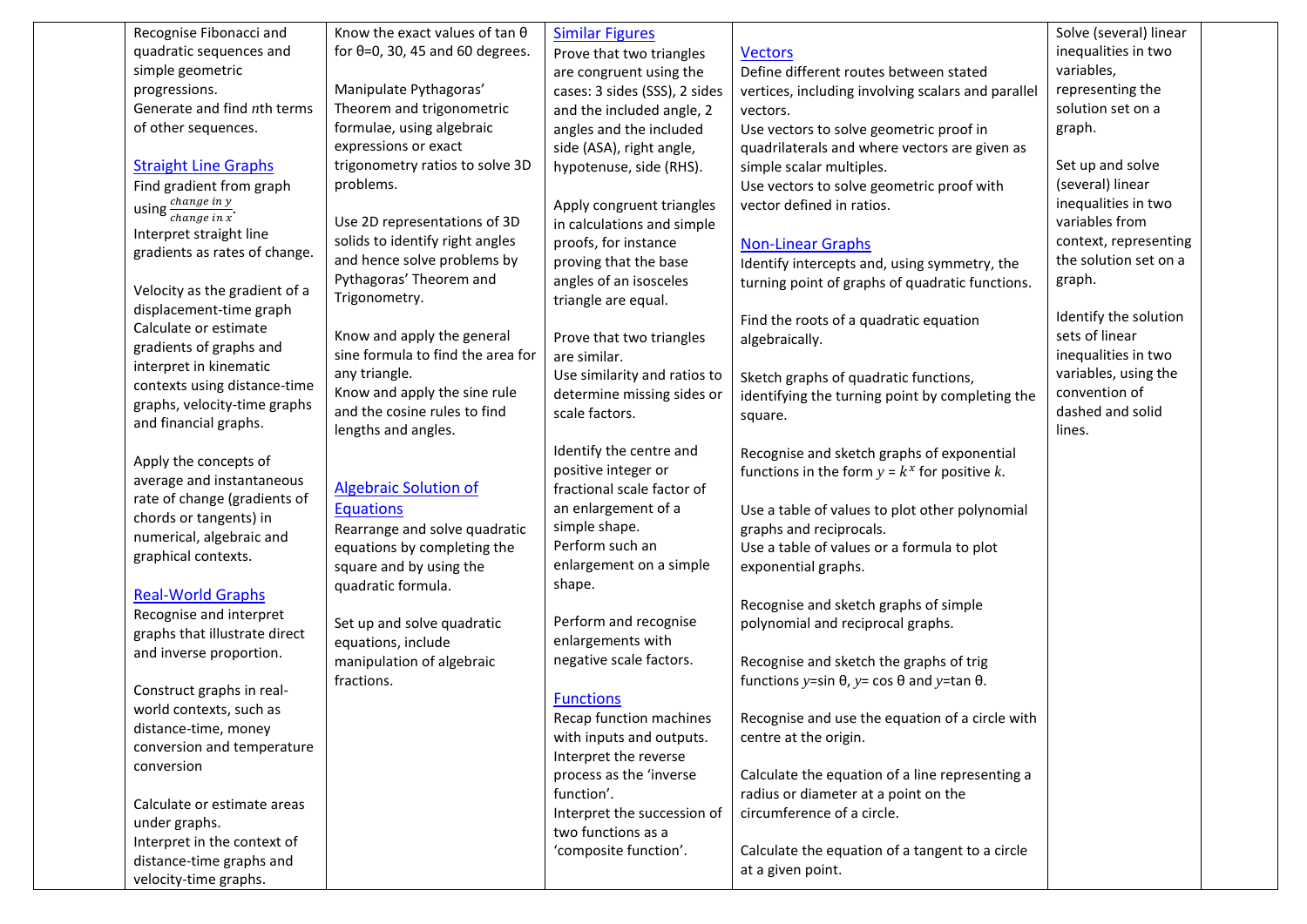| <b>Strategies</b><br>Conditional<br>Knowledge<br>'I know<br>when to' | <b>Sequences</b><br>Link geometric progression<br>to compound interest and<br>depreciation.<br><b>Straight Line Graphs</b><br>Present chain of reasoning<br>to achieve a given gradient<br>result.<br>Translate problems from<br>kinematic or financial<br>contexts into graphical form<br>and interpret gradients to<br>solve problems.<br><b>Real-World Graphs</b><br>Present chain of reasoning<br>to achieve a given area<br>result.<br>Translate problems for<br>kinematic or financial<br>contexts into graphical form<br>and interpret areas under<br>graphs to solve problems | <b>Direct and Inverse</b><br>Proportion<br>Solve proportionality problems<br>set in a variety of context<br>where direct or inverse<br>proportionality must be<br>implied.<br>Trigonometry<br>Construct chain of reasoning to<br>achieve given result from<br>information provided from<br>diagrammatic representation of<br>3D frameworks in order to find<br>missing lengths and angles of<br>elevation.<br>Understand and apply<br>appropriate trigonometry<br>formulae in range of contexts<br><b>Algebraic Solution of</b><br><b>Equations</b><br>Set up and solve quadratic<br>equations | <b>Transformations</b><br>Construct a chain of<br>reasoning to describe the<br>transformations from<br>object to image using<br>concise mathematical<br>language.<br>Determine a single<br>transformation that will<br>successfully map an object<br>to its image, as previously<br>defined by a series of<br>transformations.<br><b>Similar Figures</b><br>Construct chain of<br>reasoning to change<br>between ratios of surface<br>area and volume of similar<br>solids.<br>Link to flow rate and time<br>to fill similar container<br>type problems.<br><b>Functions</b><br>Define rules with function<br>machines to generate<br>results. | <b>Circle Theorems</b><br>Make deductions from mathematical<br>information provided in a diagram and<br>construct chain of reasoning to achieve a given<br>result.<br><b>Vectors</b><br>Use vectors in complex geometric arguments<br>and proofs<br><b>Non-Linear Graphs</b><br>Make deductions from equations to determine<br>coordinates that will or will not feature on a<br>graph | <b>Transformations of</b><br><b>Graphs</b><br>Clearly present a<br>valid argument to<br>determine a pattern<br>that links a series of<br>related equations or<br>graphs.<br>Make links to lines of<br>reflection, simple<br>rotations (about the<br>origin) and<br>translations to define<br>transformations of<br>simple quadratic<br>graphs.<br><b>Inequalities</b><br>Draw conclusions<br>from graphs of linear<br>and quadratic<br>functions, e.g.<br>identify coordinates<br>which satisfy a set of<br>linear inequalities. |  |
|----------------------------------------------------------------------|---------------------------------------------------------------------------------------------------------------------------------------------------------------------------------------------------------------------------------------------------------------------------------------------------------------------------------------------------------------------------------------------------------------------------------------------------------------------------------------------------------------------------------------------------------------------------------------|------------------------------------------------------------------------------------------------------------------------------------------------------------------------------------------------------------------------------------------------------------------------------------------------------------------------------------------------------------------------------------------------------------------------------------------------------------------------------------------------------------------------------------------------------------------------------------------------|------------------------------------------------------------------------------------------------------------------------------------------------------------------------------------------------------------------------------------------------------------------------------------------------------------------------------------------------------------------------------------------------------------------------------------------------------------------------------------------------------------------------------------------------------------------------------------------------------------------------------------------------|----------------------------------------------------------------------------------------------------------------------------------------------------------------------------------------------------------------------------------------------------------------------------------------------------------------------------------------------------------------------------------------|----------------------------------------------------------------------------------------------------------------------------------------------------------------------------------------------------------------------------------------------------------------------------------------------------------------------------------------------------------------------------------------------------------------------------------------------------------------------------------------------------------------------------------|--|
| Examples<br>of Key<br>Questions                                      | 1) Find a formula for the $n$ th<br>term of the sequence<br>5,11,19,29,41<br>2) Find the $n$ th term of<br>a) $1, \sqrt{2}, 2, 2\sqrt{2}$<br>b) $\frac{1}{2}, \frac{2}{3}, \frac{3}{4}$                                                                                                                                                                                                                                                                                                                                                                                               | 1) $x$ is inversely proportional to<br>the square root of $y$ .<br>When $x = 12$ and $y = 9$<br>Find the value of x when $y = 81$ .<br>2) Find the height of a square<br>based pyramid with edges of<br>length 6cm.<br>Leave your answer in surd<br>form.                                                                                                                                                                                                                                                                                                                                      | 1) a) Rotate triangle P 180°<br>about the point $(-1, 1)$ .<br>b) Translate triangle P by<br>the vector $\begin{pmatrix} 6 \\ -1 \end{pmatrix}$ .                                                                                                                                                                                                                                                                                                                                                                                                                                                                                              | 1) $D$ , $E$ and $F$ are points on the circumference<br>of a circle, centre O.<br>Angle DOF = 130°.<br>Work out the size of<br>angle DEF.<br>$o^{(130^{\circ})}$<br>Give a reason for your<br>answer.                                                                                                                                                                                  | 1) Solve the<br>inequality<br>$x^2$ + 5x > 6                                                                                                                                                                                                                                                                                                                                                                                                                                                                                     |  |